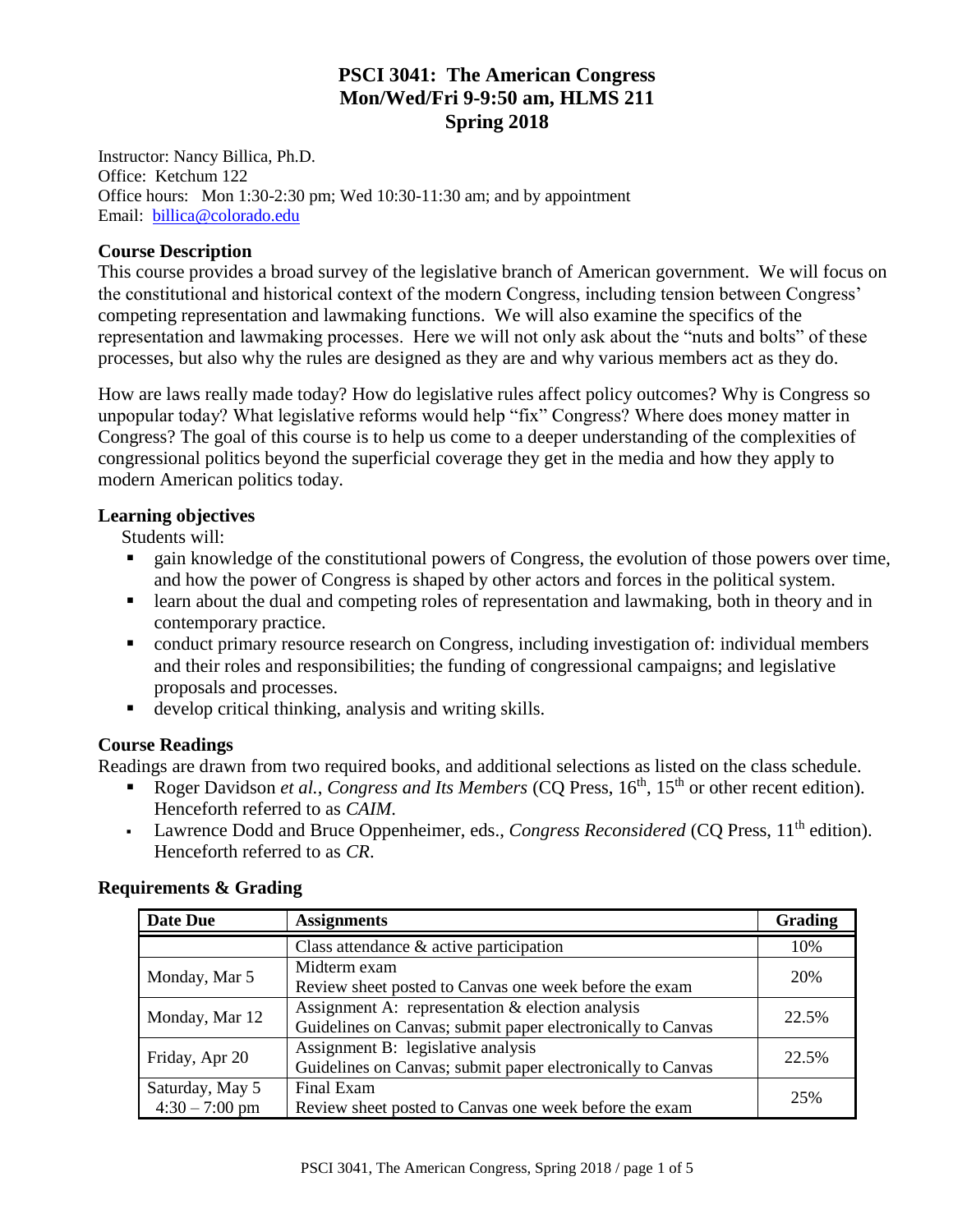### **Class & University Policies & Expectations**

- **Attendance & Participation:** It is assumed that all students are enrolled with the goal of gaining maximum value from the course and will thus be in regular attendance and actively engaging with the material. Regular attendance means arriving on time, remaining for the entire class session, and avoiding unnecessary absences (more than 2 absences will negatively affect your grade). Active engagement means being attentive, asking and answering questions in the classroom and regularly participating in group discussions. Please also plan to visit me in office hours to discuss course-related matters, real-world political developments, and life generally.
- **Use of technology in the classroom:** As learning is our top priority, the use of laptops, tablets and phones will be allowed only for purposes of enhancing the classroom experience. Multitasking with technology diminishes personal learning outcomes. Further, inappropriate use of technology distracts from the learning community, with negative effects on those around you. Repeated misuse of technology will negatively affect your attendance and participation grade.
- **Late assignment policy:** All assignments are due on the scheduled due dates. Students with legitimate reasons for missing an exam or assignment deadline may consult with the professor prior to the due date for alternative arrangements and exemption from late penalties. Credible excuses for all but emergencies are communicated *prior to* missed deadlines. Emergencies require documentation.

In the absence of a pre-approved exception or documented emergency, late penalties apply, with deductions as follows:

| Same-day, after class (until midnight): $-5\%$ |         | 3 days after due date                           | - 30% |
|------------------------------------------------|---------|-------------------------------------------------|-------|
| Next day                                       | $-10\%$ | 4 days after due date                           | - 40% |
| 2 days after due date                          | $-20\%$ | $5 \text{ days} + \text{after due date} - 50\%$ |       |

- **Student conduct:** All communications and interactions will be conducted with courtesy and respect. We should expect to disagree with each other on at least some issues of debate, but discussion and disagreement must be expressed in a manner that recognizes the dignity of all and is open to learning from other perspectives. Plagiarism and cheating will not be tolerated. For more information, including specific requirements and the consequences for their violation, see **university policies on** *[classroom behavior](http://www.colorado.edu/policies/student-classroom-and-course-related-behavior)* **and the** *[Student Code of](https://www.colorado.edu/osccr/sites/default/files/attached-files/2017-2018_student_code_of_conduct_0.pdf)  [Conduct](https://www.colorado.edu/osccr/sites/default/files/attached-files/2017-2018_student_code_of_conduct_0.pdf)***.**
- **Students with disabilities or special needs:** Students needing accommodation based on the impact of a disability or learning difference should contact me privately to discuss needs – before assignments are due**.** If you qualify for accommodation, please submit a letter from Disability Services in a timely manner explaining your required accommodations so that your needs can be addressed. Guidelines can be found on the *[Disability](http://www.colorado.edu/disabilityservices/)  [Services website](http://www.colorado.edu/disabilityservices/)*, including dealing with temporary medical conditions.
- **Religious observances:** Campus policy regarding religious observances requires that faculty make every effort to reasonably and fairly deal with all students who, because of religious obligations, have conflicts with scheduled assignments or exams. Please let me know as soon as possible of any schedule conflicts – before missing class or assignments. **See** *[campus policy regarding religious observances](http://www.colorado.edu/policies/observance-religious-holidays-and-absences-classes-andor-exams)* **for full details.**
- **Discrimination, harassment & misconduct:** CU Boulder is committed to maintaining a positive learning, working, and living environment for all. Information on discrimination, harassment and misconduct, including campus resources available to assist individuals with such issues, can be found in the Office of Institutional Equity and Compliance (OIEC) **–** *[OIEC website](http://click.communications.cu.edu/?qs=39c6bbe8c82a1d732054f117957d802dbfa206c70b1c5b513de173845a0d232cb5cf342b4ed5b660)*.
- **Honor Code:** All students enrolled in a University of Colorado Boulder course are responsible for knowing and adhering to the *[academic integrity policy](http://click.communications.cu.edu/?qs=39c6bbe8c82a1d73693839a46cfb5f41742794e4c28c3b7dd19eb84551b996198a4e1f0aff52671f)* of the institution. Violations of the policy may include: plagiarism, cheating, fabrication, lying, bribery, threat, unauthorized access, clicker fraud, resubmission, and aiding academic dishonesty. All incidents of academic misconduct will be reported to the Honor Code Council. Additional information regarding the academic integrity policy can be found at *[honorcode.colorado.edu](http://click.communications.cu.edu/?qs=39c6bbe8c82a1d734c73bf7d0e93d76ec728149ce2b1716d92fb8ad4a84306dc5bbde4e942ff9527)*.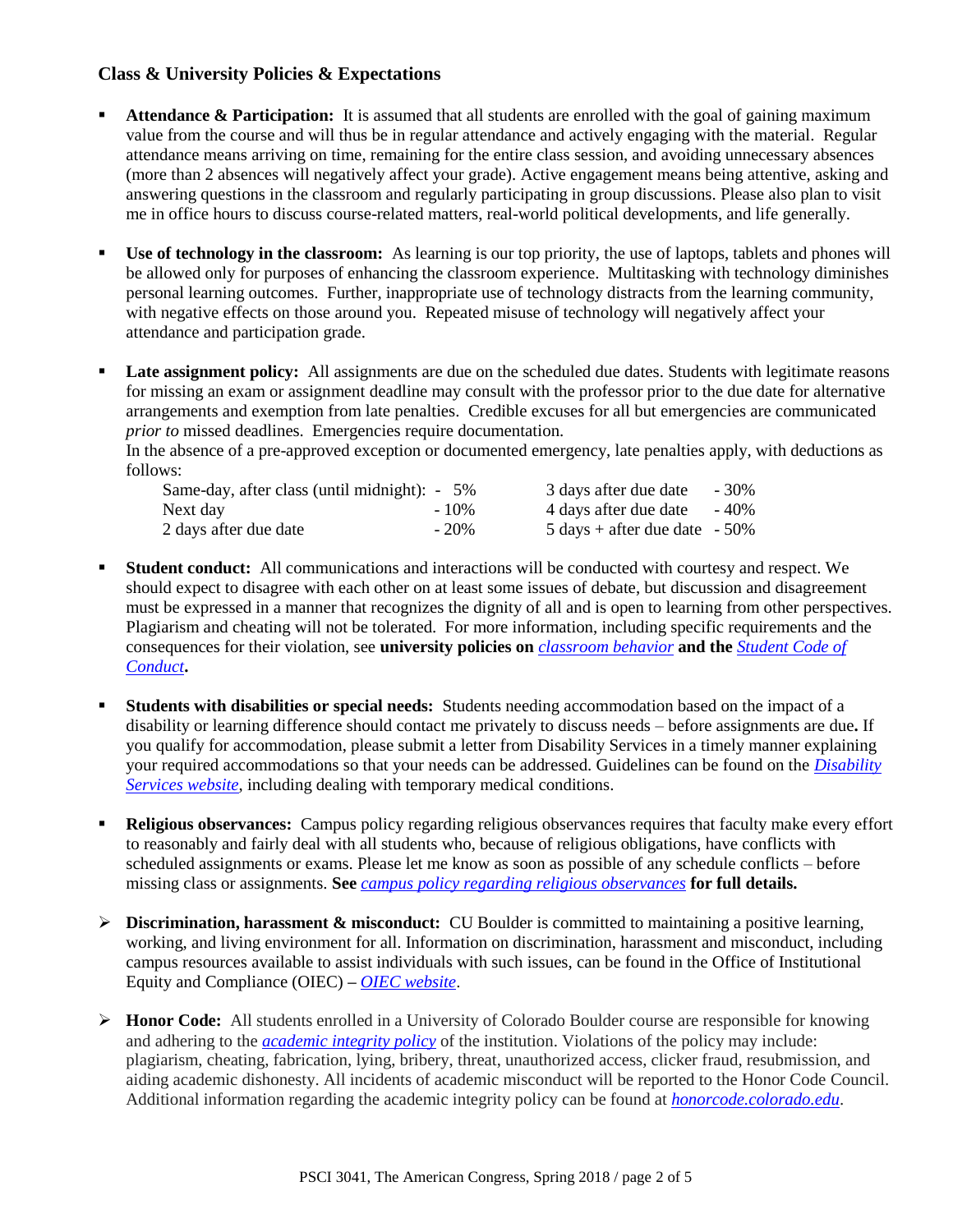# **PSCI 3041, The American Congress Schedule of Class Lecture Topics, Readings & Assignments**

*\*\*\* Class schedule subject to change \*\*\**

Note: Readings listed as "CAIM" refer to the text, *Congress and Its Members* (Davidson, et al); readings listed as "CR" refer to the text, *Congress Reconsidered* (Dodd & Oppenheime, eds.)

| Week             | <b>Dates</b>      | <b>TOPICS &amp; ASSIGNMENTS</b>                                                                                                                                                                                                                                                                                                                                                                                                                                               |
|------------------|-------------------|-------------------------------------------------------------------------------------------------------------------------------------------------------------------------------------------------------------------------------------------------------------------------------------------------------------------------------------------------------------------------------------------------------------------------------------------------------------------------------|
| $\mathbf{1}$     | Jan 17, 19        | <b>Introduction &amp; overview</b>                                                                                                                                                                                                                                                                                                                                                                                                                                            |
|                  |                   | Rdg: CAIM, Chap 1                                                                                                                                                                                                                                                                                                                                                                                                                                                             |
| $\boldsymbol{2}$ | Jan 22, 24, 26    | Historic & institutional foundations of Congress                                                                                                                                                                                                                                                                                                                                                                                                                              |
|                  |                   | Rdg: CAIM, Chap 2<br>CR, Chap 7<br>The US Constitution, https://www.law.cornell.edu/constitution<br>Suggested readings:                                                                                                                                                                                                                                                                                                                                                       |
|                  |                   | Nelson Polsby, "The Institutionalization of the U.S. House of<br>Representatives," first published in American Political Science Review Vol.<br>62, No. 1 (March 1968), available on Canvas                                                                                                                                                                                                                                                                                   |
|                  |                   | Scan through the many links on "House History," made available by the Office<br>٠<br>of the Historian, U.S. House of Representatives at<br>http://history.house.gov/Institution/ -- including the "Origins & Development:<br>From the Constitution to the Modern House" link.                                                                                                                                                                                                 |
|                  |                   | Read the U.S. Senate "Origins and Development" essay, from the U.S. Senate<br>٠<br>Historical Office, available at http://www.senate.gov/history/instdev.htm.                                                                                                                                                                                                                                                                                                                 |
| $\mathbf{3}$     | Jan 29, 31; Feb 2 | <b>Assessing the modern Congress</b>                                                                                                                                                                                                                                                                                                                                                                                                                                          |
|                  |                   | Rdg: CR, Chaps 8, 9 & 10                                                                                                                                                                                                                                                                                                                                                                                                                                                      |
|                  |                   | Take a look at:<br>U.S. House of Representatives, homepage with links to: members, leaders,<br>committees, and legislative activity, https://www.house.gov/<br>U.S. Senate, homepage with links to: Senators, committees, legislation &<br>records, https://www.senate.gov/<br>Congress.gov, a service of the Library of Congress providing the most<br>current information on legislation and public laws and links to members $\&$<br>committees, https://www.congress.gov/ |
| 4                | Feb 5, 7, 9       | <b>Selecting representatives</b>                                                                                                                                                                                                                                                                                                                                                                                                                                              |
|                  |                   | Rdg: CAIM, Chap 3<br>CR, Chap 3                                                                                                                                                                                                                                                                                                                                                                                                                                               |
|                  |                   | Suggested:<br>Try out the "Redistricting Game" from the USC Annenberg Center,<br>available at http://www.redistrictinggame.org/resourceguide.php.<br>Listen to one or more episodes in the "Gerrymandering Podcast,"<br>FiveThirtyEight, https://fivethirtyeight.com/tag/gerrymandering-podcast/                                                                                                                                                                              |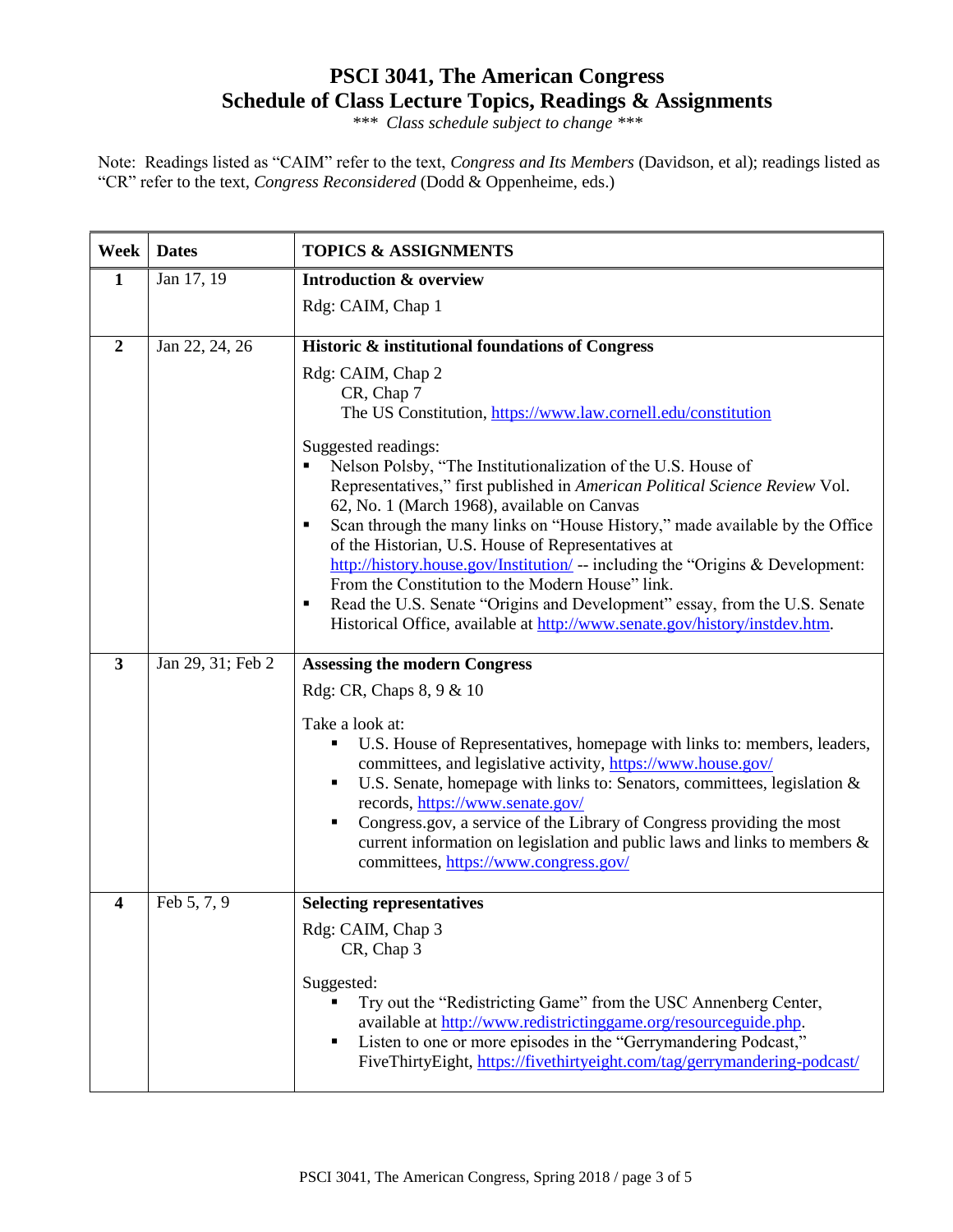| Week           | <b>Dates</b>      | <b>TOPICS &amp; ASSIGNMENTS</b>                                                                                                                                                                                                                                                                                                                                                                                                                                                                                                                                                                                                                           |
|----------------|-------------------|-----------------------------------------------------------------------------------------------------------------------------------------------------------------------------------------------------------------------------------------------------------------------------------------------------------------------------------------------------------------------------------------------------------------------------------------------------------------------------------------------------------------------------------------------------------------------------------------------------------------------------------------------------------|
| 5              | Feb 12, 14, 16    | <b>Congressional elections</b><br>Rdg: CAIM, Chap 4<br>CR, Chap 4                                                                                                                                                                                                                                                                                                                                                                                                                                                                                                                                                                                         |
|                |                   | Take a look at:<br>Ballotpedia, providing objective information on American politics at all<br>٠<br>levels of government, including campaign & election reports,<br>https://ballotpedia.org/Legislative_Branch<br>Cook Political Report, non-partisan newsletter analyzing US campaigns &<br>٠<br>elections, http://www.cookpolitical.com<br>Opensecrets.org, Center for Responsive Politics, independent research<br>٠<br>group tracking money in US politics $\&$ its effects on elections $\&$ public<br>policy, http://www.opensecrets.org/<br>Vote Smart, providing unbiased information on candidates and elections,<br>٠<br>https://votesmart.org/ |
| 6              | Feb 19, 21, 23    | <b>Representation in Congress</b>                                                                                                                                                                                                                                                                                                                                                                                                                                                                                                                                                                                                                         |
|                |                   | Rdg: CAIM, Chap 5<br>CR, Chap 5 & 6                                                                                                                                                                                                                                                                                                                                                                                                                                                                                                                                                                                                                       |
|                |                   | Take a look at:                                                                                                                                                                                                                                                                                                                                                                                                                                                                                                                                                                                                                                           |
|                |                   | Govtrack.us, to identify and track individual members of Congress and<br>٠<br>their records, https://www.govtrack.us/start                                                                                                                                                                                                                                                                                                                                                                                                                                                                                                                                |
| $\overline{7}$ | Feb 26, 28; Mar 2 | <b>Leaders &amp; parties in Congress</b>                                                                                                                                                                                                                                                                                                                                                                                                                                                                                                                                                                                                                  |
|                |                   | Rdg: CAIM, Chap 6<br>CR, Chap 2                                                                                                                                                                                                                                                                                                                                                                                                                                                                                                                                                                                                                           |
| 8              | Mar 5             | Midterm exam: Monday, Mar 5                                                                                                                                                                                                                                                                                                                                                                                                                                                                                                                                                                                                                               |
|                | Mar 7, 9          | <b>Committees in Congress</b>                                                                                                                                                                                                                                                                                                                                                                                                                                                                                                                                                                                                                             |
|                |                   | Rdg: CAIM, Chap 7<br>CR, Chaps 11 & 12                                                                                                                                                                                                                                                                                                                                                                                                                                                                                                                                                                                                                    |
| 9              | Mar 12, 14, 16    | Legislative rules & procedures                                                                                                                                                                                                                                                                                                                                                                                                                                                                                                                                                                                                                            |
|                |                   | Rdg: CAIM, Chap 8<br>CR, Chap 13                                                                                                                                                                                                                                                                                                                                                                                                                                                                                                                                                                                                                          |
|                |                   | Take a look at:<br>List of legislative resources and links from Congress.gov,<br>https://www.congress.gov/resources/display/content/Resources+A+to+Z<br>C-Span, broadcasting of congressional committee hearings, floor debate,<br>and other congressional activities<br>http://www.c-span.org/<br><b>DUE Monday, Mar 12: Assignment A, representation &amp; election analysis</b>                                                                                                                                                                                                                                                                        |